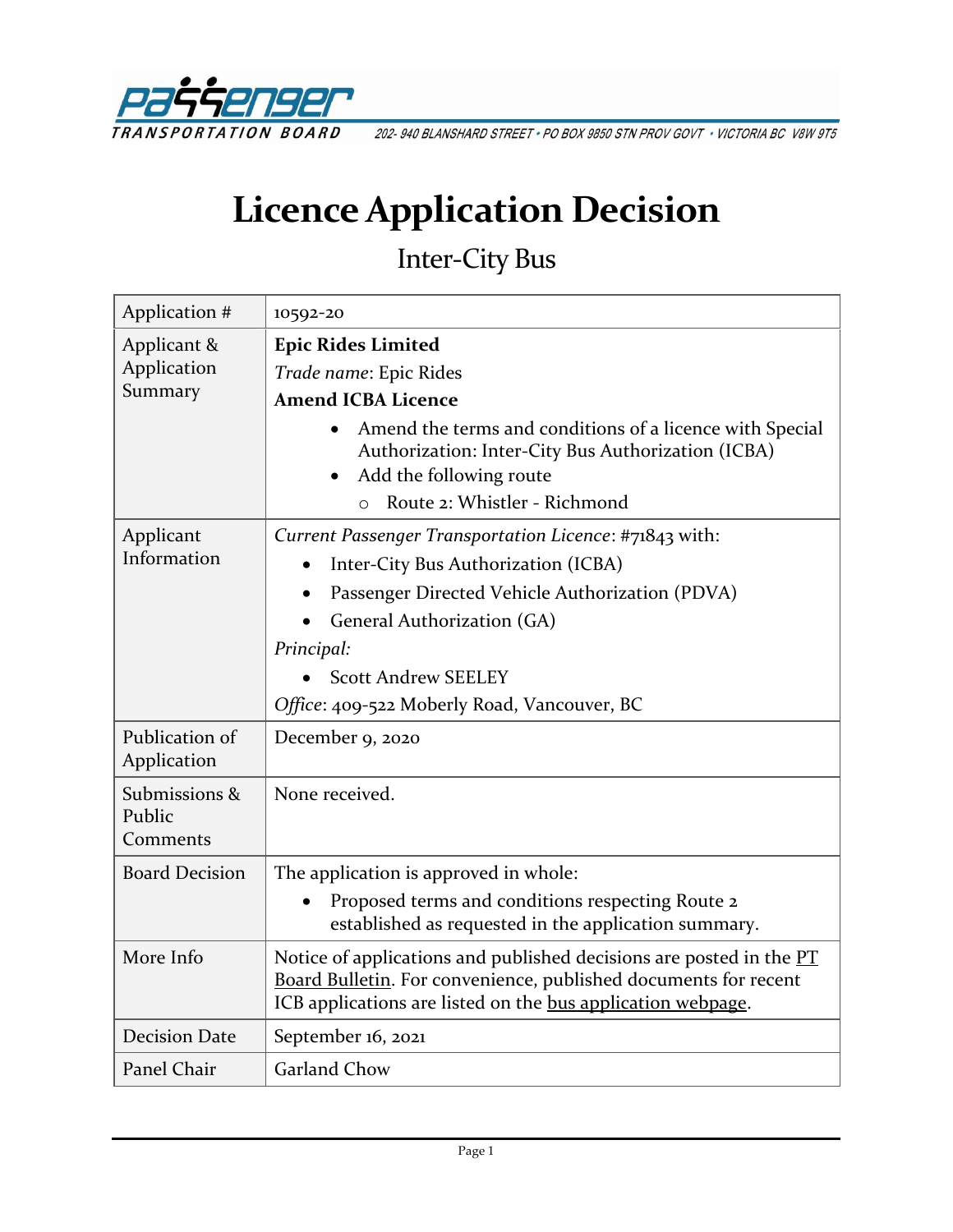## **I. Introduction**

The applicant, Epic Rides Limited**,** does business as Epic Rides (ER). The applicant has a licence to operate inter-city buses (ICBs). The licence authorizes one route between the City of Vancouver and the Resort Municipality of Whistler with a stop in UBC and a minimum route frequency (MRF) of two trips per week in each direction. The service is seasonal and operates daily between June and October and November and April. The UBC service is December to April only and has an MRF of one trip per week in each direction.

## **II. Applicant's Proposal**

Epic Rides is applying to:

• Add a new Route 2 with service at least two round trips per week between the Resort Municipality of Whistler and the City of Richmond with no intermediate stops. The proposed new route is shown in Figure 1 below.



## Figure 1: Proposed Route 2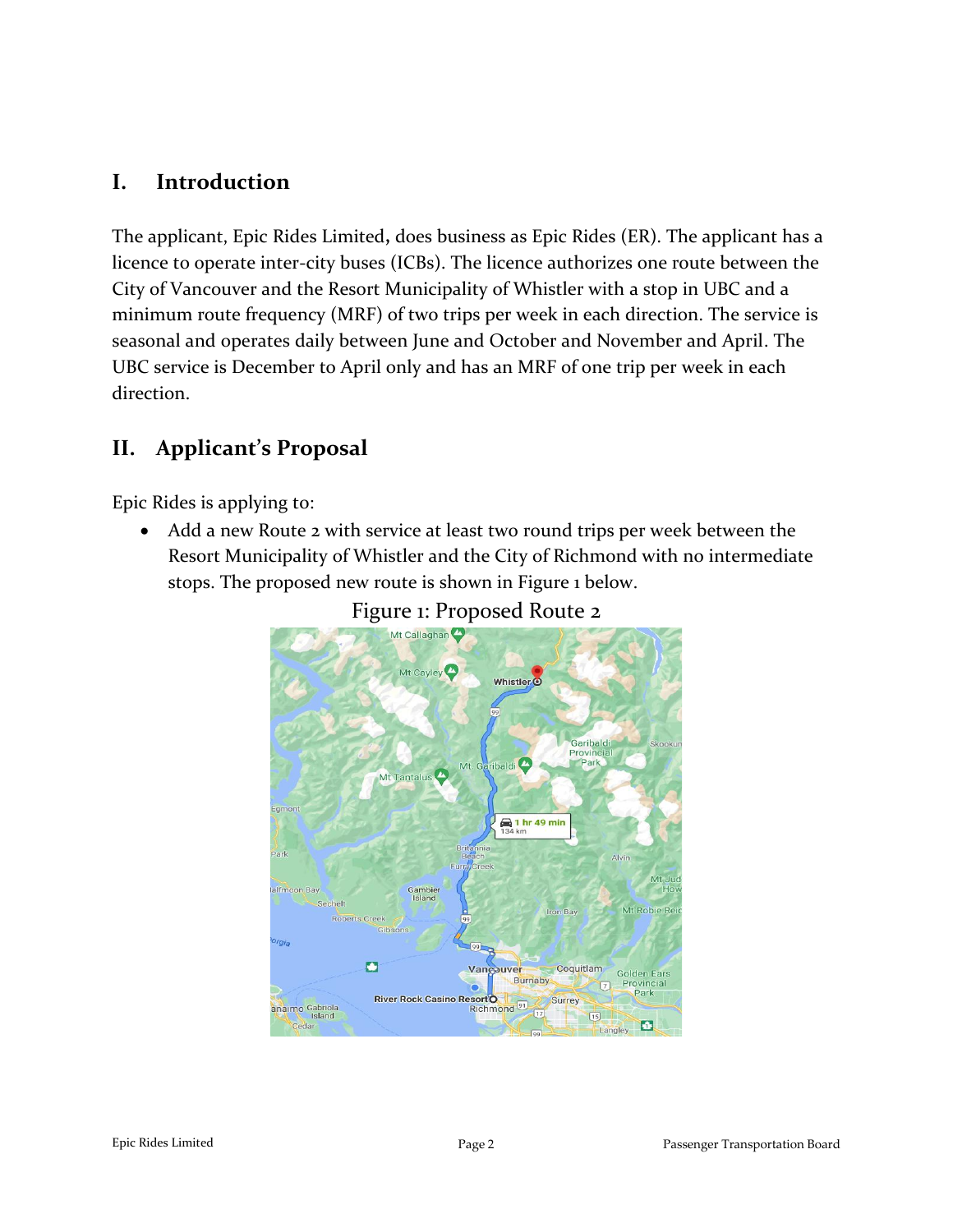## **III. Background**

Epic Rides (ER) Limited (ER) is a bus company providing express service on a seasonal basis from Vancouver to Whistler and return. It was incorporated in British Columbia on March 22, 2011. Its head office is in Vancouver, British Columbia. The company holds Passenger Transportation Licence # 71843 with a General Authorization (GA) and Special Authorization (SA). The SA includes a Special Authorization Inter-City Bus (ICB) Authorization, that is the subject of this application.

## **IV. Mandate & Jurisdiction**

This application is made under the *Passenger Transportation Act* (the "Act"). The Act regulates the licensing and operation of commercial passenger transportation vehicles in BC.

Under the Act, the Passenger Transportation Board (the "Board") makes decisions on applications for inter-city buses.

The Board has the authority to consider and approve applications for new licences as well as applications from existing licensees to change terms or conditions of their licences. The Board's mandate is stated in section 28 of the Act. Section 28(1) of the Passenger Transportation Act says that the Board may approve, in whole or in part, an application forwarded to it under s. 26(1) after considering whether:

- (a) there is a public need for the service the applicant proposed to provide under any special authorization.
- (b) the applicant is a fit and proper person to provide that service and is capable of providing that service, and
- (c) the application, if granted, would promote sound economic conditions in the passenger transportation business in British Columbia.

The Act allows the Board to, among other things,

• accept evidence and information that it considers relevant, necessary, and appropriate, whether or not the information would be admissible in a court of law. [Section 15]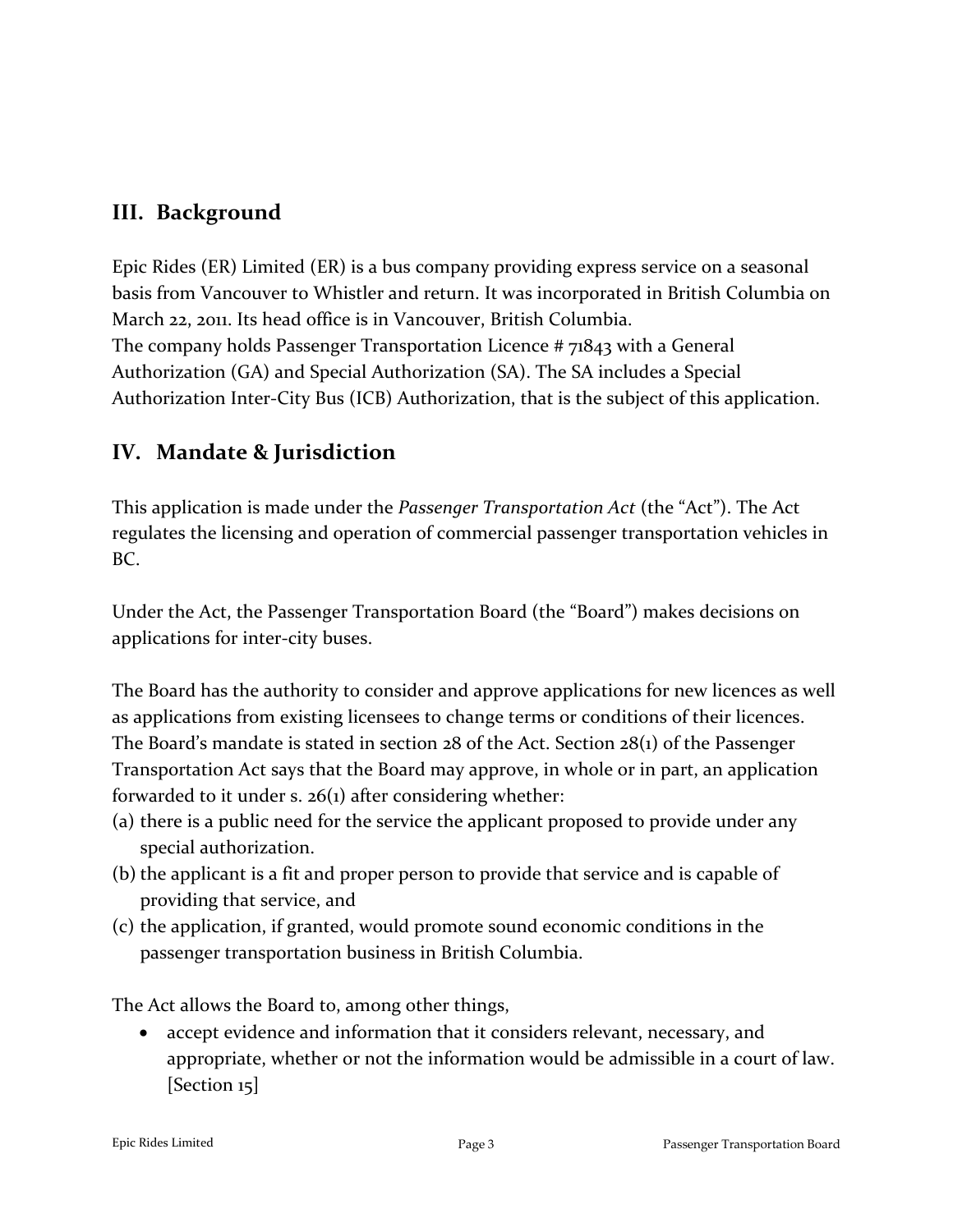- conduct written, electronic or oral hearings, or any combination of them, as the Board, in its sole discretion, considers appropriate. [Section 17]
- require further information from an applicant. [Section  $27(1)(b)$ ]

Section 26(2) of the Act requires the Board to publish the fact and nature of applications and section  $27(3)$  requires the Board to consider applications and any written submissions it receives as result of publication. Section  $27(5)$  says that people who make submissions are not entitled to disclosure of further information, unless the Board orders otherwise. If the Board approves an application, it will set terms and conditions of licence primarily with respect to routes and service levels.

## **V. Procedural Matters**

The applicant submitted required forms. The applicant submitted further information at the request of the board.

This application is being conducted by way of a written hearing.

## **VI. Applicant's Rationale and Submissions**

#### *Public Explanation*

The applicant provided the following text in the Application Summary that was published in the *Weekly Bulletin*:

*"We propose to expand our service to offer the same direct, reliable and affordable bus service to the Whistler and Richmond community. The primary objective is to make direct transportation between Richmond and Whistler affordable, flexible and hasslefree giving access to everyone regardless of financial means and travel desire."*

#### *Submissions & Applicant's Response*

The Board did not receive submissions on this application.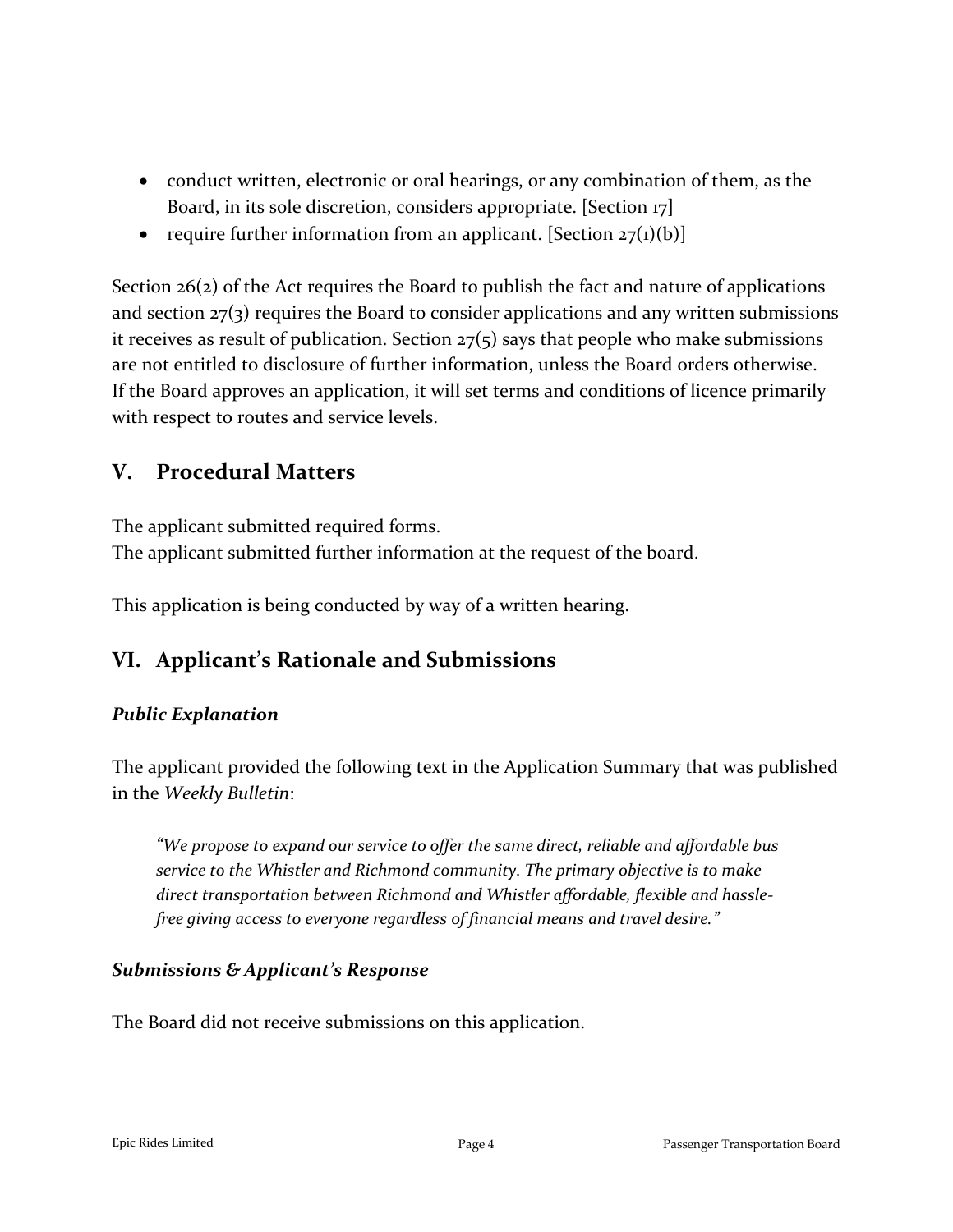## **VII. Reasons for the Board's Decision**

Section 28(1) of the Act sets out the factors the Board must consider with respect to this application.

**(1) Is the applicant a fit and proper person to provide its proposed service, and is the applicant capable of providing the service?**

The Board looks at this question in two parts:

- (a) is the applicant a *fit and proper person* to provide the proposed service; and,
- (b) is the applicant *capable* of providing the service?

First, with *fit and proper*, the *Oxford English Dictionary* defines *fit* as including "well adapted or suited to the conditions or circumstances of the case, answering the purpose, proper or appropriate possessing the necessary qualifications, properly qualified, competent, deserving." Also, the dictionary defines *proper* as including "suitable for a specified or implicit purpose or requirement; appropriate to the circumstances or conditions; of the requisite standard or type; apt, fitting; correct, right." When looking at whether an applicant is fit and proper, the Board does so in the context of the passenger transportation industry in British Columbia. This includes the regulatory system that grants businesses a licence which confers on them both the authorization they need to provide their service and an ongoing obligation to operate in accordance with proper standards of conduct.

Second, capability is generally understood to mean that an applicant has the ability or qualities necessary to skillfully and effectively meet its obligations and achieve the results it says it will achieve. When looking at capability, the Board reflects on whether the applicant has demonstrated that it has the knowledge and understanding of relevant regulatory requirements and policies that govern passenger transportation providers, and whether it is able to comply with those requirements. It also looks at whether the applicant has the background, skills and knowledge to manage its proposed service, and the financing to operate it. The Board expects an applicant to demonstrate its competence and ability by providing sound and realistic information in its business plan and financial statements that is consistent and compatible with the transportation service it proposes.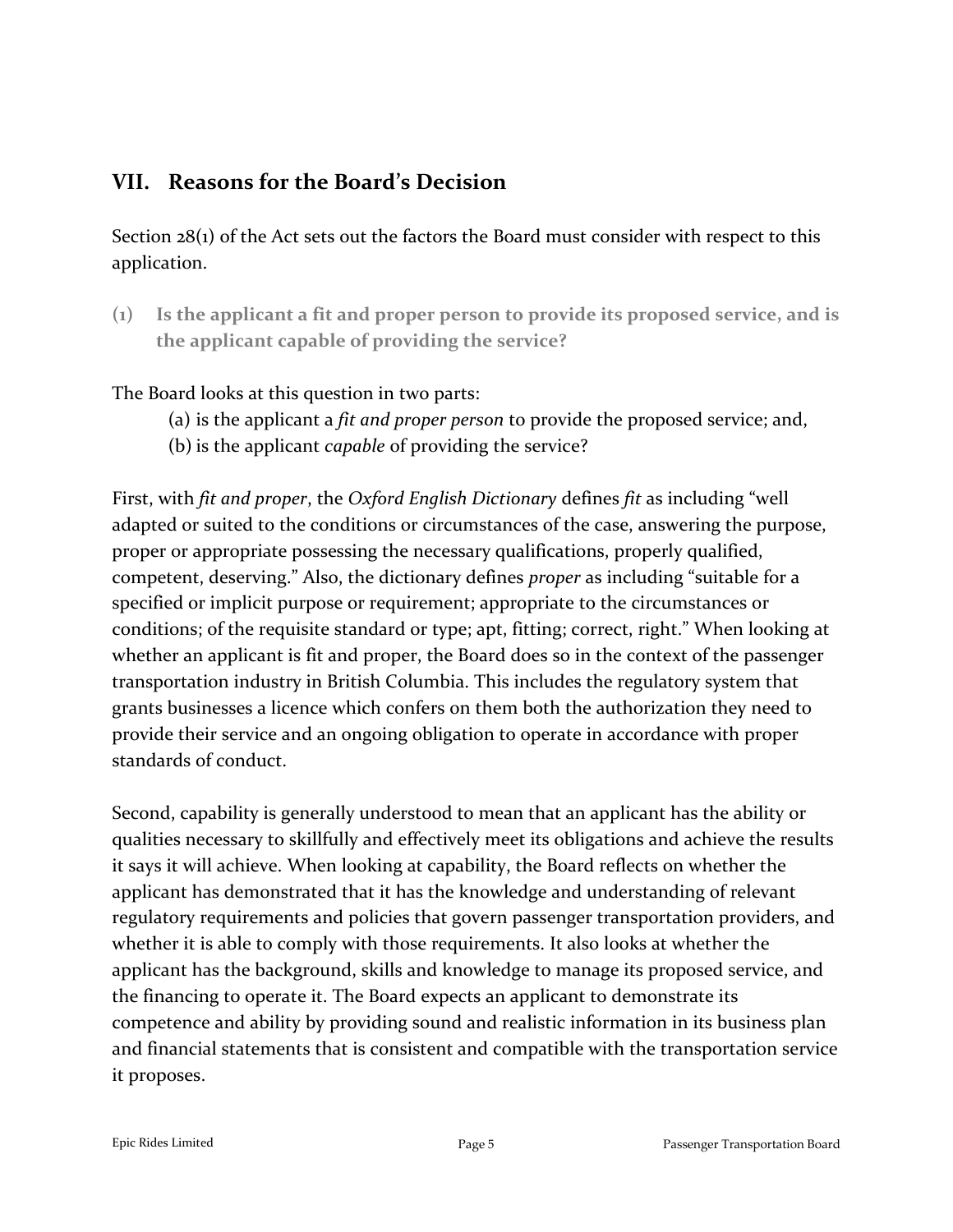Epic Rides (ER) has been providing ICB service between Vancouver and Whistler since 2012. There is one principal, Scott Seeley. The applicant states that "service between Vancouver and Whistler began in 2012 growing from 1 vehicle, two employees and 1500 passengers to 12 buses, 30 employees and 200,000 passengers in 2020."<sup>1</sup>

The NSC status of ER is Satisfactory-Unaudited. There is no record of administrative penalties or complaints in the last two years. The applicant signed the *Liquor Control & Licensing Act Declaration* declaring, among other things, that it will operate its vehicles in accordance with that Act.

The business plan clearly defines its target market and the competition and presents a description of the staffing and equipment capacity plans and marketing of the service.

The applicant is applying to add a second route (Route 2) between Richmond and Whistler to its current route between Vancouver and Whistler (Route 1). The operating schedules of each route are independent of each other.

Balance sheets and Statements of Income and Retained Earnings from 2017 through 2019 were submitted and indicate consistent profitability and revenue growth during these three years. Financial ratios indicate the firm is profitable and asset efficient, is not highly debt leveraged and has the ability to repay both short and long-term obligations. The financial information appears reasonable for the operation and industry of the service provided.

The cash flow projections for this new Route 2 reflect sales forecasts based on the companies experience in the existing Vancouver – Whistler route and includes diversion of current customers originating in Richmond who secure their own transportation to a Vancouver pickup location. The sales forecast also reflects new business based on feedback from customers who took one-way trips from Whistler to the airport and express their potential use of transportation origination from the airport.

<sup>&</sup>lt;sup>1</sup> At the Board's request, documentation clarified that this represented one-way trips based on actual boarding between April 1 2019 and April 1 2020.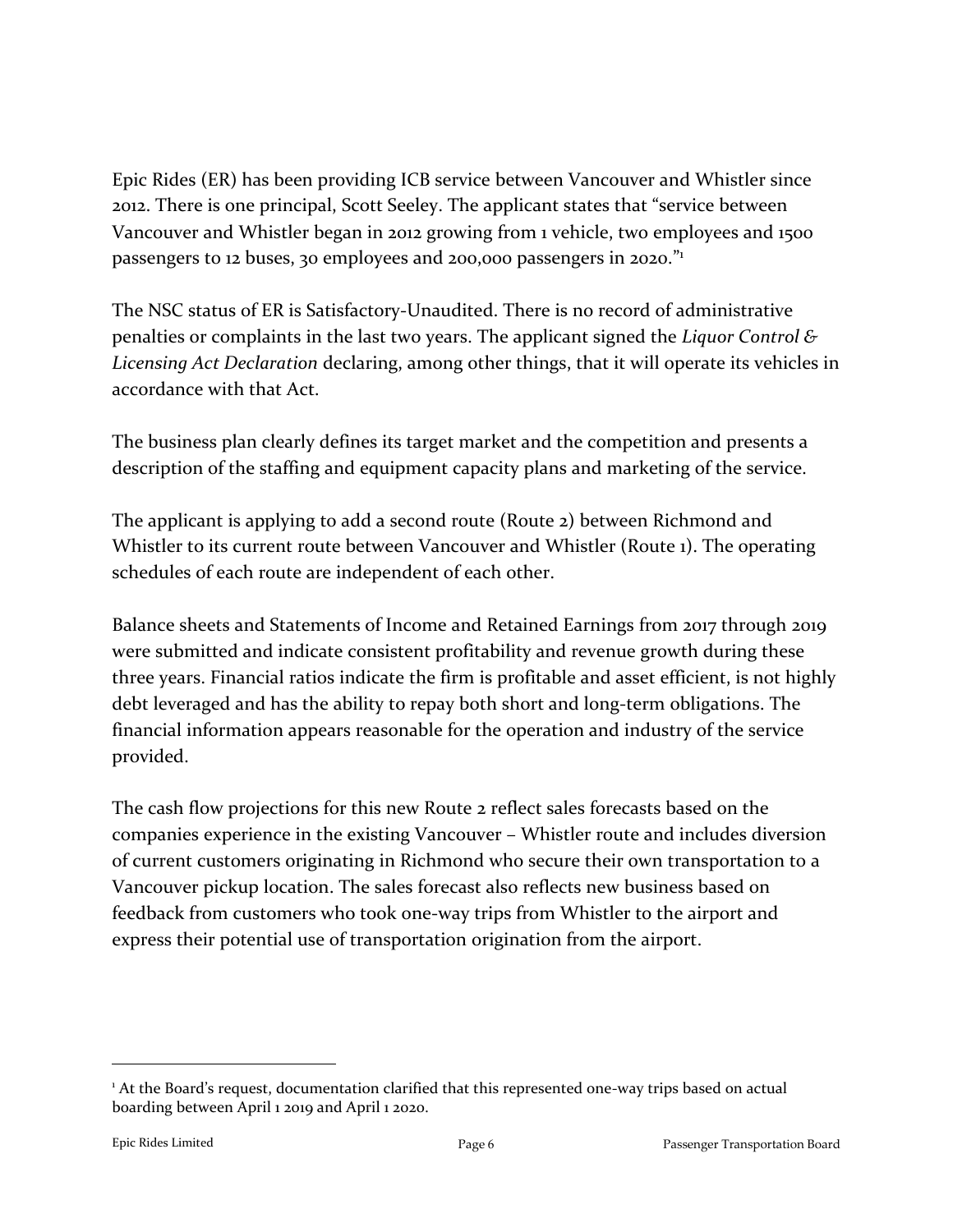The sales forecast is accompanied with a driver staffing and vehicle capacity plan which are reflected in the cash flow statements. This panel accepts the cash flow projections as reasonable.

#### **Board Finding**

Based on the information and evidence above, I find that Epic Rides Limited is a fit and proper entity to provide the proposed service, and I find that it has demonstrated it is capable of providing the proposed service.

**(2) Is there is a public need for the service the applicant proposes to provide?**

An applicant is required to demonstrate public need by showing that there are people who would use the proposed service. Applicants should provide clear information about the service it proposes, and they should provide supporting evidence that is factual and objective. They should not rely on general claims and their own opinion. The Board reviews applications and considers the extent and type of need that has been demonstrated for the proposed service.

The Board looks at the state of inter-city bus services in the area where the applicant is applying to operate. It may consider such things as:

- Will the service fill a gap in the market?
- Has an inter-city bus company recently left the market?
- Has the applicant shown that current service levels are unsatisfactory?

#### **APPLICANT'S PROPOSED SERVICE**

ER seeks to add a new Route 2 between the Resort Municipality of Whistler and the City of Richmond with no intermediate stops and year-round operation. The MRF is two trips per day or 14 trips per week for each municipality. The applicant's cash flow forecasts are based on offering three trips per day. Its target market includes early morning travelers from Whistler to YVR, current ER clients, Richmond and Whistler employees and locals<sup>2</sup>.

<sup>2</sup> The applicant frequently references its price point in support of the application; however, under the Passenger Transportation Act, rates are not regulated.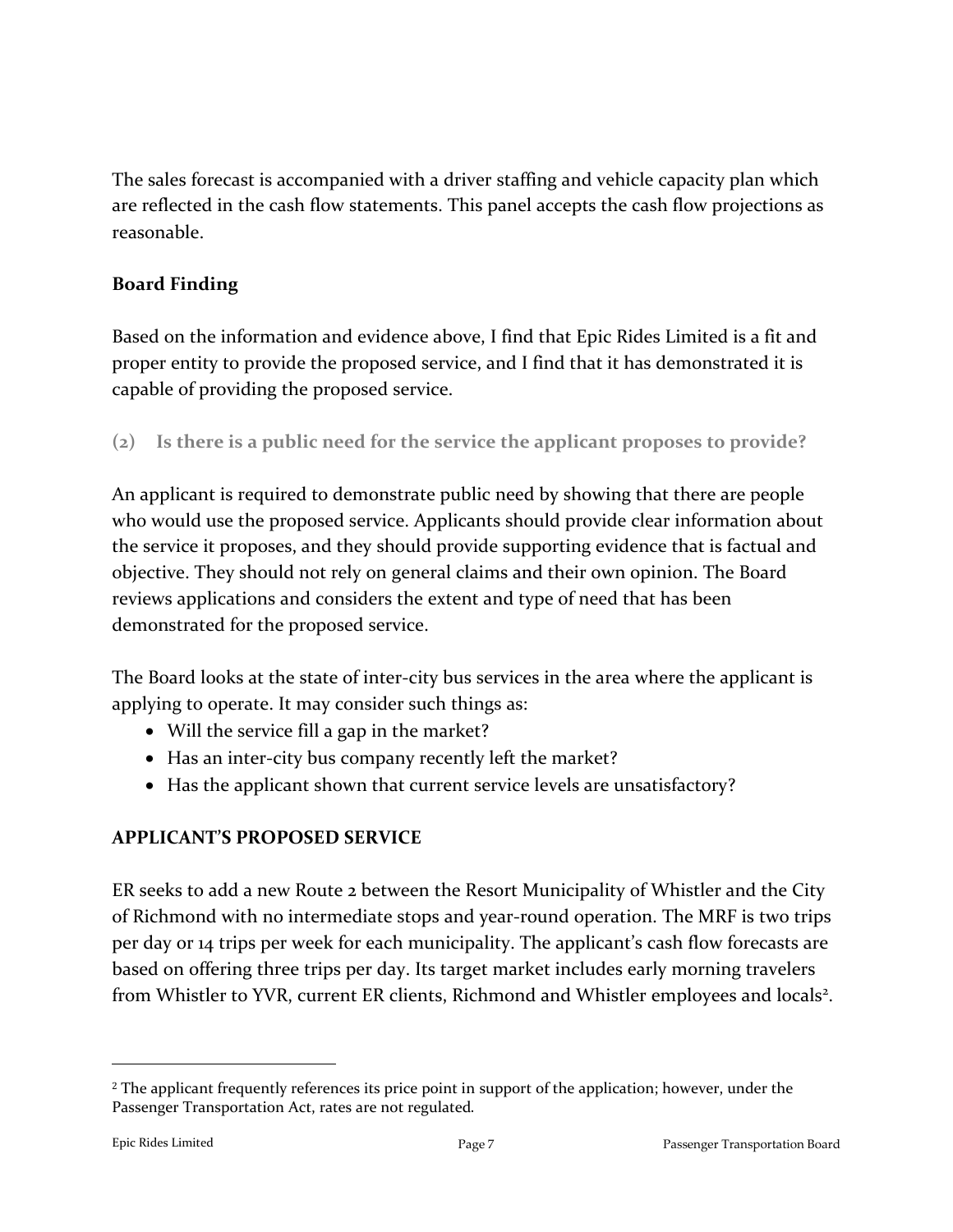The applicant states that it plans to provide direct service by picking up passengers from a central location in Richmond. It will use buses that seat 24-28 passengers.

To demonstrate public need the applicant included the following information and evidence:

**1.** *A public needs indicator survey revealed overwhelming support from Whistler locals for a direct service between Richmond and Whistler.*

Surveys may be useful to indicate public need. Guidelines for the use of surveys is contained in *Reference Sheet 20: Public Need Indicators & Sound Economic Conditions Factors (May 22, 2020).* <https://www.th.gov.bc.ca/forms/getForm.aspx?formId=1463> This reference sheet indicates that applicants should provide specific information on surveys, such as:

- how the survey was developed,
- who conducted the survey, and
- when, where and how the survey was conducted.

The reference sheet also recommends that applicants provide a summary of the survey result.

The applicant provided 69 pages of handwritten survey responses from 82 respondents. All responses were free form statements. No formal or formatted survey form was utilized. The survey was conducted in Whistler with Whistler "locals".

The survey was described as: "*Abeer Assad, of Epic Rides completed a public needs indicator survey over a 3- day period in October (low season) for 3 hours per day in Whistler. She conducted the survey in Whistler by asking locals about their perceived need to expand Epic Rides to Richmond*."

The handwritten responses of the 82 locals surveyed can also be viewed as user support statements as outlined in Reference Sheet 20.

Fifty-two of the 82 handwritten responses provided signatures and either telephone number or email address or both. Very few had printed names.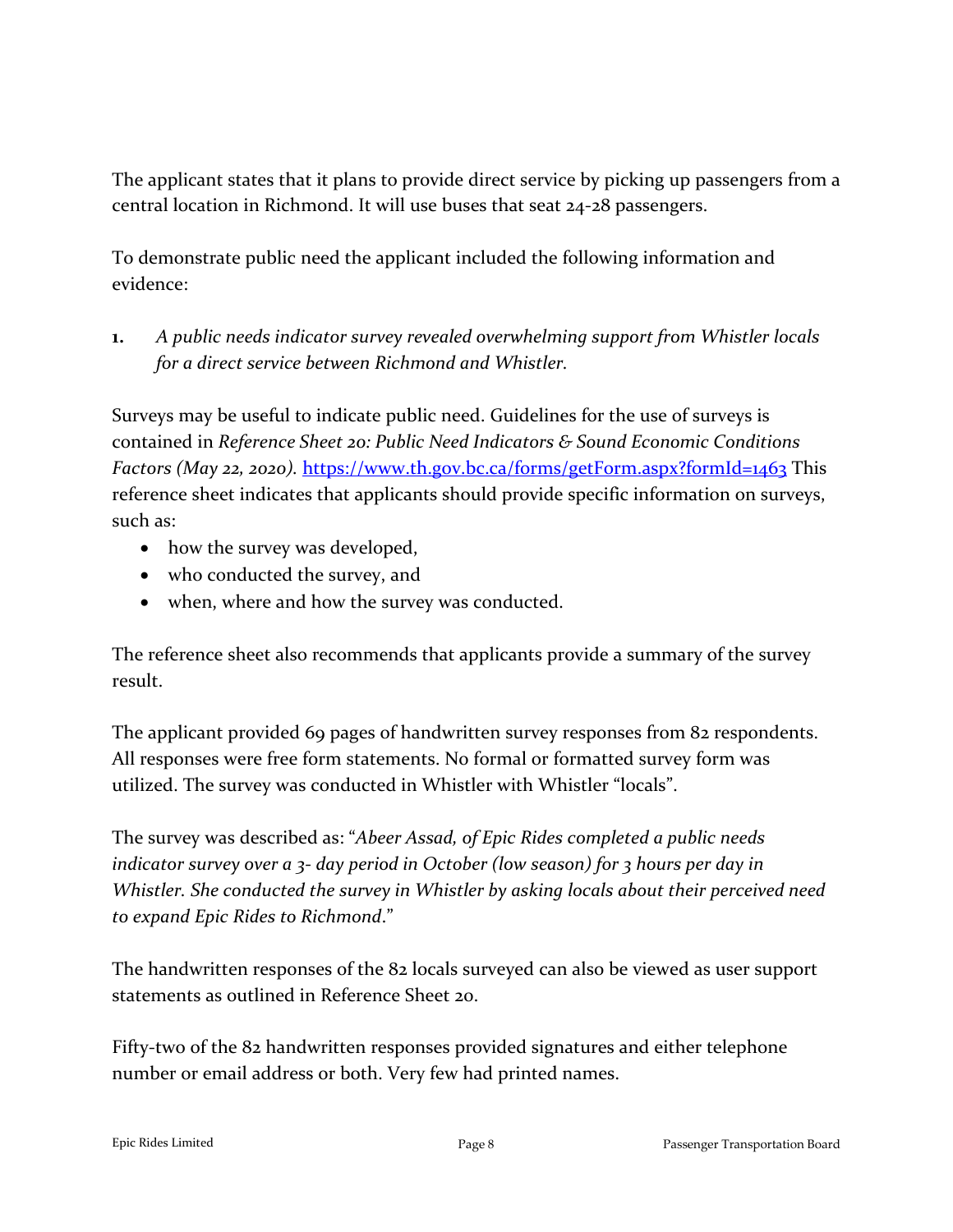The applicant stated that survey participants all consented "yes, much needed" for the following reasons:

- **1.** There are no affordable services to link Whistler locals to Richmond, YVR Airport or BC Tsawwassen Ferries;
- **2.** Most locals do take Epic Rides to downtown since we are affordable and direct bus service with no additional fees for luggage, then take Canada line to the airport or connect to a public bus to go to Tsawwassen ferry;
- **3.** Some locals who have an earlier flight use ride share or drive themselves as there is no service that offers an early morning bus departure; and
- **4.** During the winter season especially, it is highly preferred to pick up close to the residences and avoid the village as the local public transit is usually late and the taxis are unreliable due to snow and congestion. Sometimes clients wait over an hour for a taxi to come and pick them up, even if they pre-book from the day before.

The panel examined the survey responses as both survey results and user support statements and finds:

- The majority of the responses referred specifically to service between the Vancouver International Airport and Whistler, many referring to an "airport shuttle". The survey provides little significant evidence of public need between Whistler and Richmond proper.<sup>3</sup>
- All of the responses supported the provision of the direct airport service by Epic. The responses used words and phrases such as "support", "needed", and "good for locals" to describe their support. It appears that the applicant's statement that survey participants all consented "yes, much needed", noted above, is based on any positive phrase in the handwritten response.
- Thirty-seven of the 82 responses stated they would use the proposed service. Twenty-three of the 52 responses with signature and contact information, stated they would use the proposed service.
- Multiple responses indicate that the respondent currently takes public transit from the airport to the Vancouver pickup point for ER's Vancouver to Whistler service.
- The responses do not provide insight on when and how often respondents would use a direct service between Richmond and Whistler and how many are current customers of ER.

<sup>&</sup>lt;sup>3</sup> In this decision, we define the customers in Richmond Proper to be any passenger that does not originate at YVR but would seek transportation to Whistler from a pickup point in Richmond.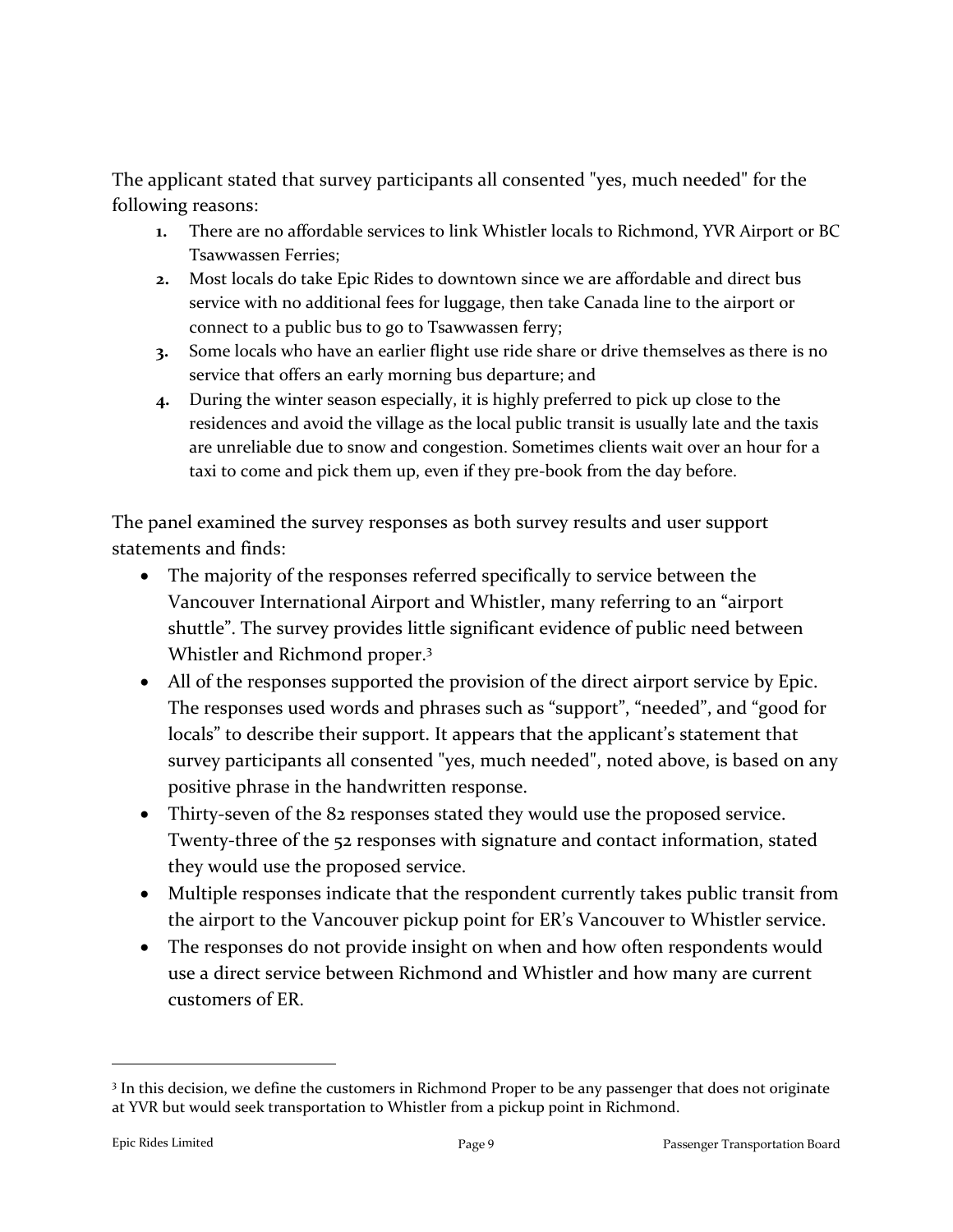- There are no tabulations or frequency distributions of the responses with respect to the four reasons given by the applicant, as noted above, for the support of the expansion of ER service to Richmond. Either reasons 1 or 2 or both are mentioned by the majority of the responses. Reasons 3 and 4 are mentioned by fewer than 5 respondents.
- The survey does not provide insight on the public need for this direct service from out of town visitors. All of the survey responses were from Whistler locals.

The panel concludes that the survey or user support statements supported the view that there is a need for nonstop service by Whistler locals between Richmond (YVR) and Whistler. The survey provides little basis for quantifying that need.

I give this survey some weight in recognizing a public need for direct service between the airport and Whistler for Whistler locals. The survey has little bearing on the public need from travelers who are not Whistler locals, between Whistler and either the airport or Richmond proper.

**2.** *The launch of a Richmond to Whistler booking generated interest in the Route 2 service.*

ER launched the Richmond to Whistler booking engine on Oct 12, 2020 but did not launch the service. The applicant noted the following about its promotion:

- On average ER got four calls per day to book the Richmond shuttle. This is prior to starting any marketing for our Richmond route. These daily calls are from ER's existing clients who were going onto the ER website to book the Downtown shuttle between Vancouver and Whistler.
- Five groups for 2021 are inquiring about an airport private shuttle and when advised them of ER's proposed scheduled service they decided to wait and book the scheduled service once it is live.
- Two wholesale travel companies inquired about the Richmond Whistler direct service. They have requested the net rates for one ways and round trips as their clients require a pre or post Vancouver stay.

These responses are consistent with the applicant's statement that there are numerous service requests from existing customers who travel from Richmond by public transit to access the applicants direct Vancouver to Whistler service.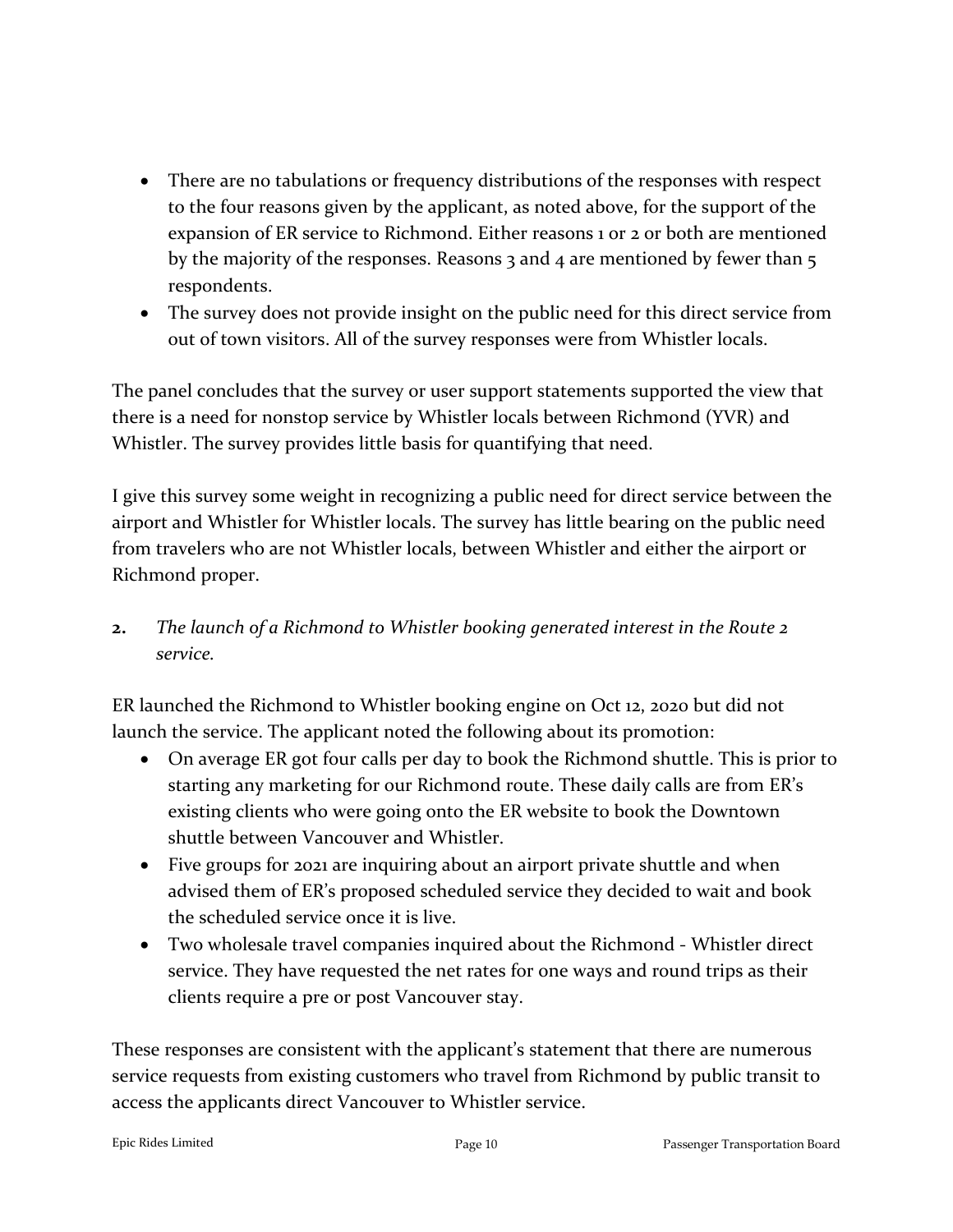However, these responses are not corroborated and given no weight as evidence of public need.

**3.** *The profile of past travel demands indicate there is need for direct service between Richmond (both Richmond Proper and the airport) and Whistler.*

ER uses observations from its exposure to travelers utilizing its Route 1 service between Vancouver and Whistler to indicate that there is a demand for a direct bus service between Richmond and Whistler. Specifically, the applicant states: "*On average 20% of our current travelers are coming from or going to the Richmond area. To access our bus service, clients travelling from Richmond need to travel on a number of sky trains, in addition to carrying their luggage/skis/bikes on public transportation.*"

The Board requested and received from the applicant, documentation of the surveys and calculations that substantiated this figure. The documentation included the results of inperson surveys conducted at the company's Burrard Street pickup station in Vancouver when the passengers boarded the bus and telephone surveys conducted when the customer made their reservation by telephone. From these surveys it was estimated that 21.5% of the applicant's customers would find it more convenient to have a pickup location in Richmond. The panel accepts this estimate of potential demand for the nonstop service of the applicant from Richmond proper to Whistler.

#### **Analysis:**

The applicant estimated that about 20% of its current travelers are coming from or going to the Richmond. As noted above, the applicant provided corroboration of this estimate. The number of one-way passenger trips from March 1, 2019 to March 1, 2020 was 226,876, of which 20% is 45,375. This represents a significant number of potential passengers who could bypass the Burrard station and travel direct between Richmond and Whistler.

The panel places significant weight on the improved service that current travelers coming from or going to Richmond, would have available to them if this application were approved.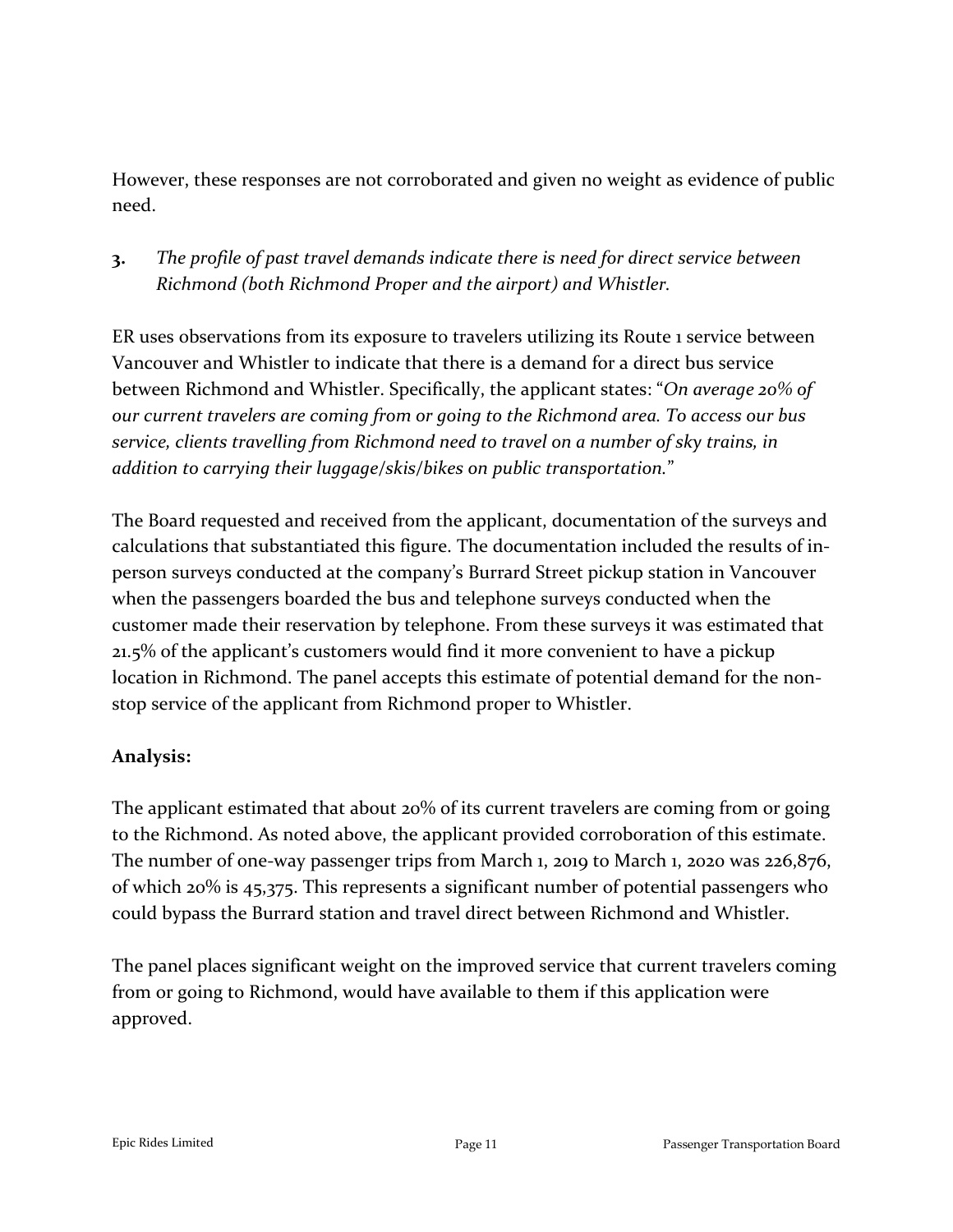#### **Board Finding**

I find the applicant has provided sufficient information and evidence that demonstrates a public need for the proposed ICB Richmond-Whistler service.

**(3) Would approving the application support sound economic conditions in the passenger transportation business in British Columbia?**

In considering sound economic conditions, the Board strives to balance public need for available, accessible and reliable commercial passenger transportation services with overall industry viability and competitiveness. The Board considers the issue from a wideranging perspective, which includes a consideration of harm to other industry participants. Generally speaking, it is the Board's view that the overall economic interests of the transportation business weigh more heavily than the economic and financial interests of any particular applicant.

The Board considers how the service could benefit the market and whether the market has the capacity to absorb additional services. It may consider such things as:

- Will the service give the public additional transportation options?
- Does the marketplace have the capacity to absorb another service?
- Are there inter-city bus providers in the target market area?
- Will the services supplement another non-transportation business?

The applicant states that there is no direct service between Richmond and Whistler. The applicant states that Richmond and Whistler currently only have two inter-city bus options:

- a. Skylynx<sup>4</sup> from YVR which charges \$100+ and does a minimum of 3 stops; or
- b. Snowbus<sup>5</sup>, with winter only service, and charges \$90+ and does a minimum of 6 stops.

<sup>4</sup> Skylynx is the trade name for Universal Coach Line Ltd., which holds a passenger transportation licence with a Special Authorization: Inter-city Bus Authorization. It is approved, among other things, to provide service from YVR to Whistler,

<sup>5</sup> Snowbus is the trade name for Blue Cactus Coach Lines Ltd., which holds a passenger transportation licence with a Special Authorization: Inter-city Bus Authorization. It is approved, among other things, to provide service from November 15 to April 30 between Richmond and Whistler, with a minimum of two round trips per day.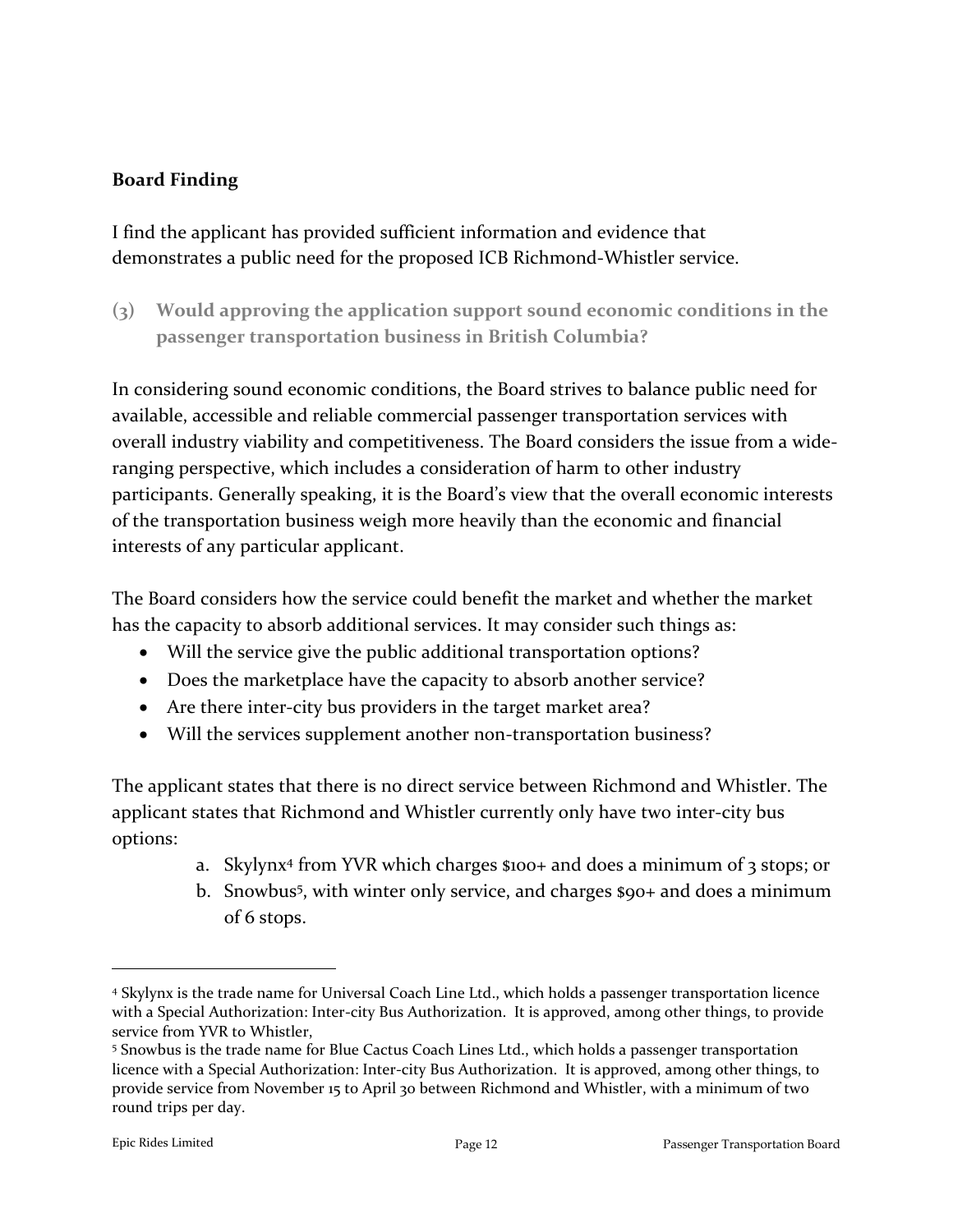Skylynx provides year-round service while Snowbus service is seasonal from late November to April.

The applicant states these options do not provide for travelers and locals on a budget or convenient departure times from Whistler for travelers who have a flight or an appointment before 1:30PM in Richmond.

The applicant proposes to operate the scheduled service from River Rock Hotel and Casino (RRHC) and charge \$35 for a one-way trip. RRHC is a short walk from the Bridgeport train station which also connects with local Richmond buses, buses connecting to Vancouver and buses connecting with the Tsawwassen ferry.

There were no submissions entered by the existing ICB providers.

#### **Analysis:**

The applicant utilizes direct and non-stop service interchangeably. The panel in this decision defines direct service as non-stop service between two termination points, in this case Richmond and Whistler. The applicant is correct in stating there is currently no direct service between Richmond and Whistler.

The panel recognizes that there are two distinct customer segments: customers originating from or destined to the Vancouver International Airport (YVR); and customers originating from, or destined for, locations in Richmond proper.

Skylynx provides direct access to customers at YVR because it has the sole concession from the airport authority to pick up passengers destined for Whistler at the airport but makes multiple intermediate stops that increase transit time and the variability of timely arrival. Snowbus customers must secure transportation from the airport to its pickup point in Richmond and it also makes multiple intermediate stops that increase transit time and the variability of timely arrival. The addition of ER would add a third service option into this ICB market by providing a service that requires customers to secure transportation from the airport to its pickup point in Richmond proper, but it has no intermediate stops resulting in faster service that inherently has less variability.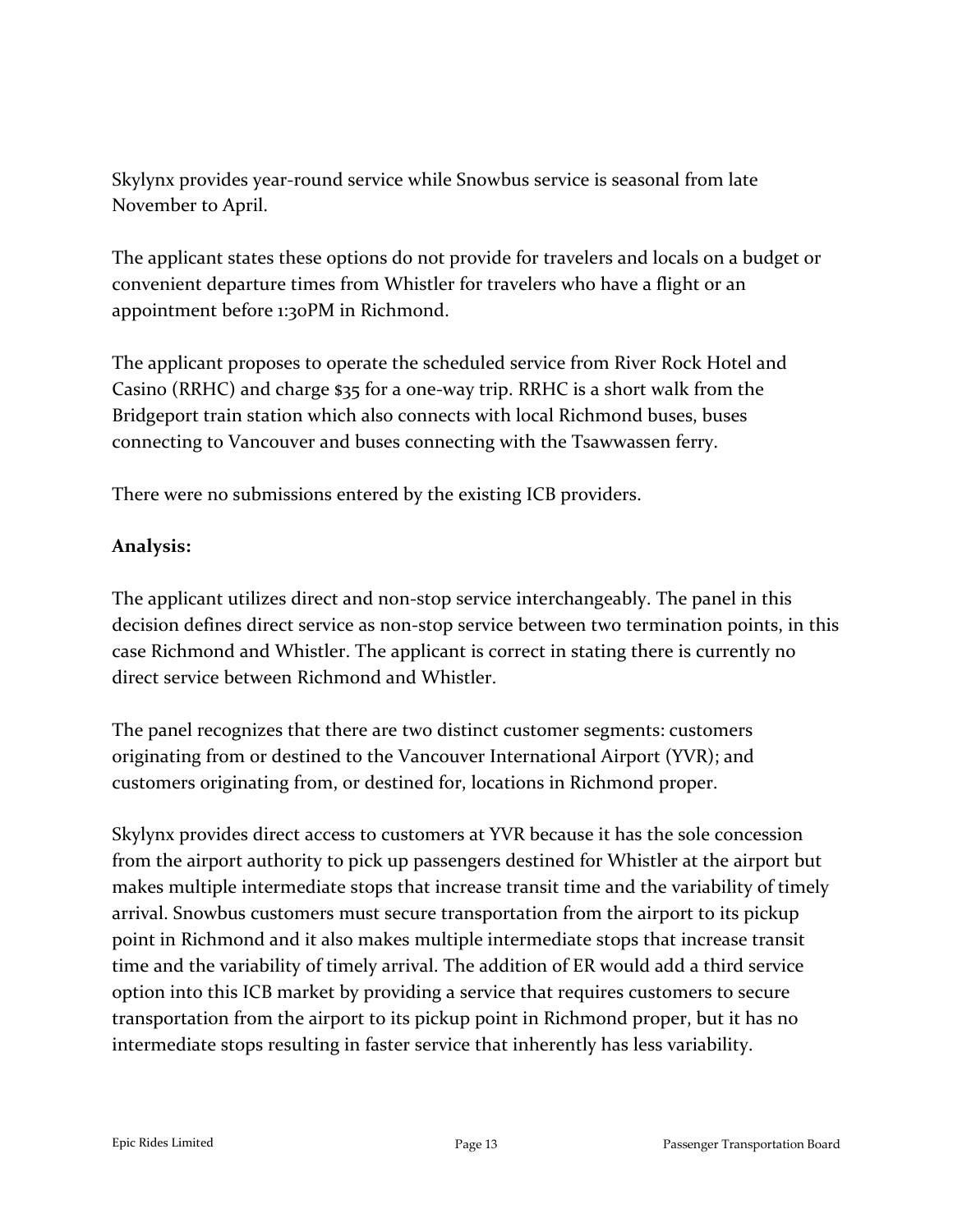Snowbus operates seasonally between November and April. Customers only have one ICB transportation choice from May through October. The applicant would provide a second choice for consumers during these months.

The primary beneficiaries of ER's proposed service are existing customers who currently originate at the airport or who travel from Richmond and other points to ER's pickup point in Vancouver to access the nonstop service from Vancouver to Whistler. These passengers have already chosen to use ER and stand to receive improved access and service. This portion of the applicant's forecasted business does not divert passengers from the other two existing ICB service providers.

The added convenience of locating a pickup point in Richmond with direct service may attract some customers from the two existing IBC service providers. The Richmond customer base (whether Richmond Proper or YVR) is a route point for both of the existing ICB service providers. Both pick up customers in Vancouver as well as Squamish (for Skylynx) and West Vancouver (for Snowbus).

These route points outside of Richmond and Whistler represent a customer base that would not be subject to diversion of passengers by the entry of ER into Richmond.<sup>6</sup> As well, Snowbus is a seasonal operator. Considering these factors, I find the marketplace should have the capacity to absorb an additional competitor who will provide a distinct, non-stop service year-round.

#### **Board Finding**

I find that approving the application would promote sound economic conditions in the passenger transportation industry in BC.

#### **VIII. Conclusion**

For the reasons above, this application is approved in whole.

<sup>6</sup> The terms and condition of licence will specify only two route points – Richmond and Whistler. This precludes the applicant from stopping in any other municipalities along the route.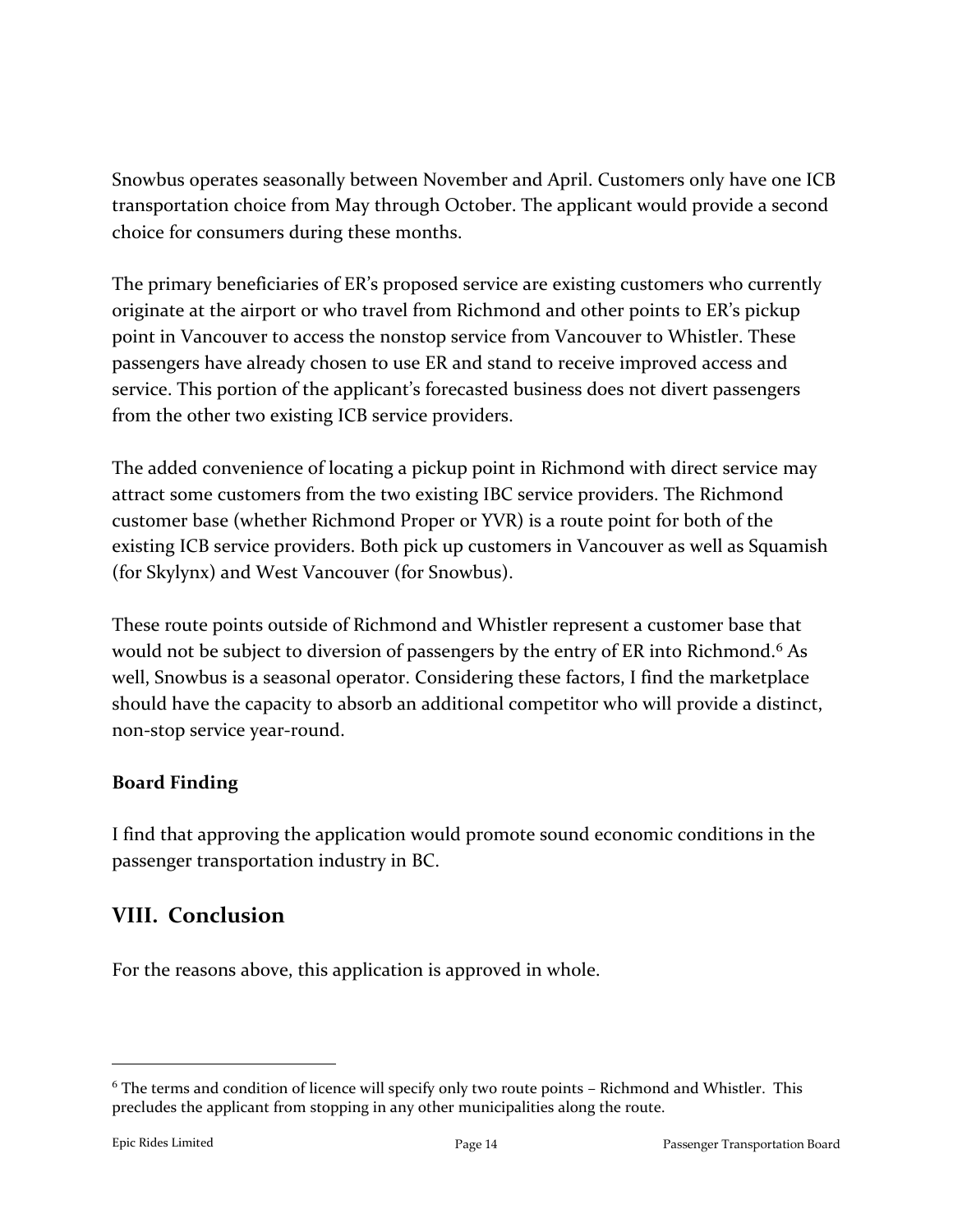The Board establishes notice and activation requirements, and terms and conditions of licence that are attached to this decision as Appendices 1(a) and 1(b). These form an integral part of the decision.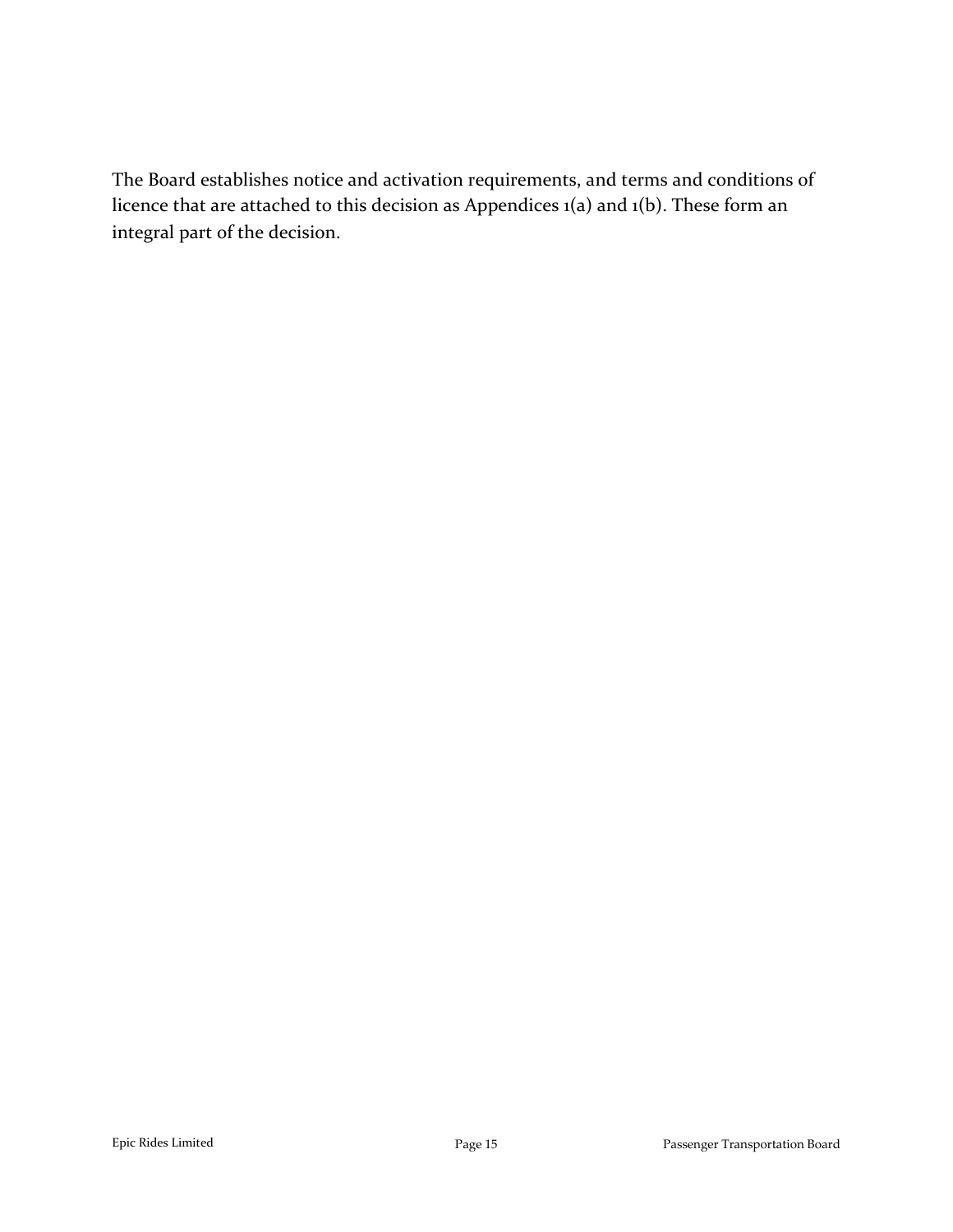### **Epic Rides Limited**

Epic Rides

#### **Appendix 1: Terms & Conditions: Issuance of Licence with ICB Authorization**

#### **(a) Activation:**

#### **1. General:**

A Passenger Transportation Licence must be issued by the Registrar of Passenger Transportation under section 29 of the Passenger Transportation Act or renewed under section 34 before the special authorization approved in this decision may be exercised.

#### **2. Direction to the Applicant:**

Unless otherwise ordered by the Passenger Transportation Board, **EPIC RIDES LIMITED** must, no later than **two weeks before it starts service**:

- a. post time schedules online and make available to the public online its reservation system to enable advance bookings.
- b. provide copies or links to the Registrar of Passenger Transportation.

#### **3. Notice to Registrar**

A licence that includes the Inter-City Bus Authorization approved by the Board in this decision may only be issued after the Registrar is satisfied that **EPIC RIDES LIMITED** has met requirements set out in 2(a) above.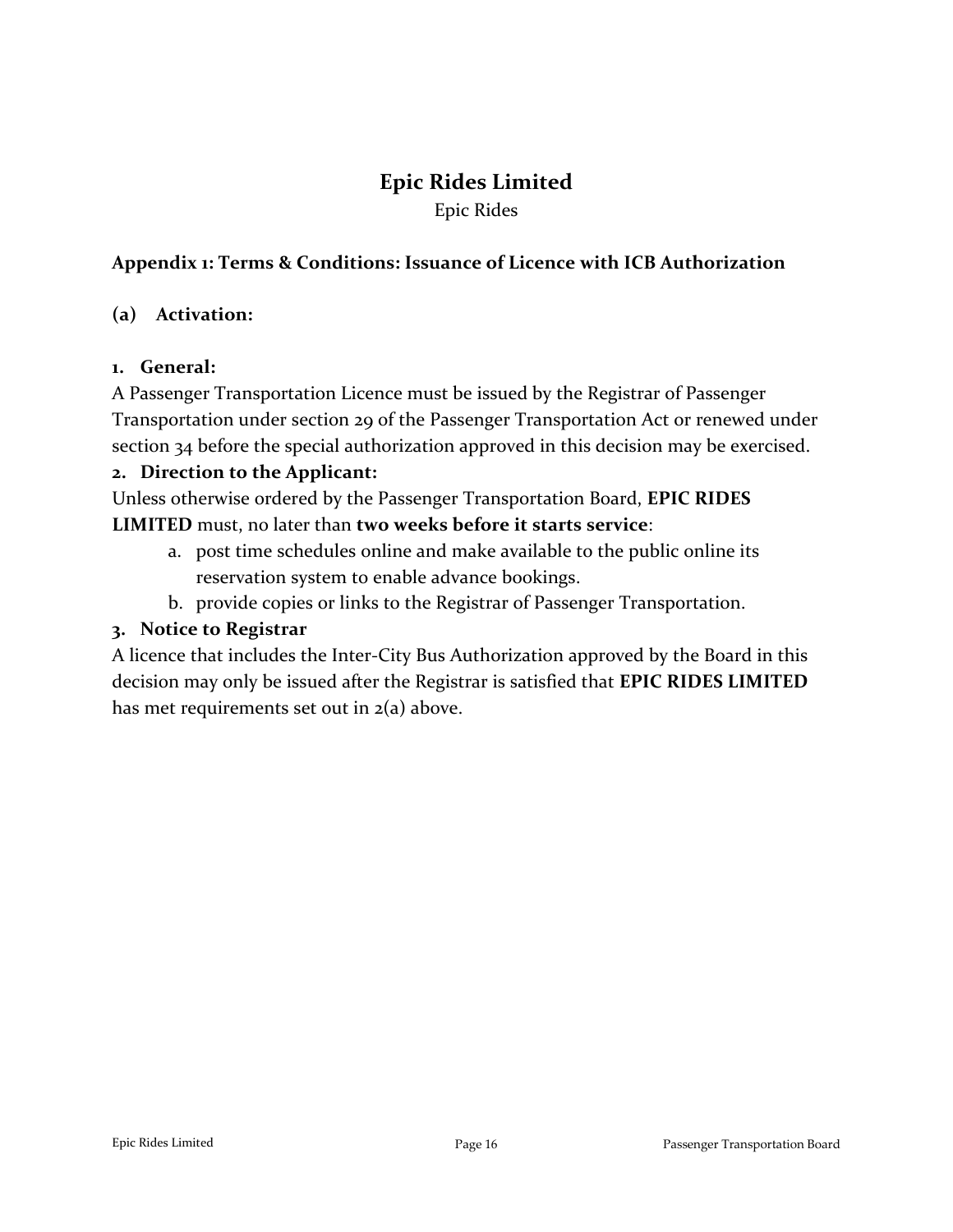## **Epic Rides Limited**

Epic Rides

#### **(b) Licence**

| <b>Special Authorization</b><br><b>INTER-CITY BUS AUTHORIZATION (ICBA)</b><br><b>Terms &amp; Conditions</b> |                                                                                                                                                                                                                                                                                               |  |
|-------------------------------------------------------------------------------------------------------------|-----------------------------------------------------------------------------------------------------------------------------------------------------------------------------------------------------------------------------------------------------------------------------------------------|--|
| Definitions                                                                                                 | "Board" means the Passenger Transportation Board<br>"Registrar" means the Registrar, Passenger Transportation                                                                                                                                                                                 |  |
| A. Legislative Requirements                                                                                 |                                                                                                                                                                                                                                                                                               |  |
| Vehicle Identifiers                                                                                         | Each motor vehicle operated under this authorization must display,<br>at the times and in the form and manner required by the Registrar, a<br>vehicle identifier that is:<br>(a) issued to the licensee by the Registrar; or<br>(b) authorized by the Registrar to be issued by the licensee. |  |
| <b>B.</b> Services                                                                                          |                                                                                                                                                                                                                                                                                               |  |
| <b>Services</b>                                                                                             | Transportation of passengers must be provided:<br>(a) on a scheduled basis; and<br>(b) in accordance with minimum frequencies and other terms<br>and conditions of licence that apply to the routes and route<br>points.                                                                      |  |
| Schedules                                                                                                   | The licence holder must publish, in a manner accessible to the<br>general public, a schedule for each route with the time and location<br>of each stop; and must carry in each vehicle a copy of the schedule<br>that the vehicle is following.                                               |  |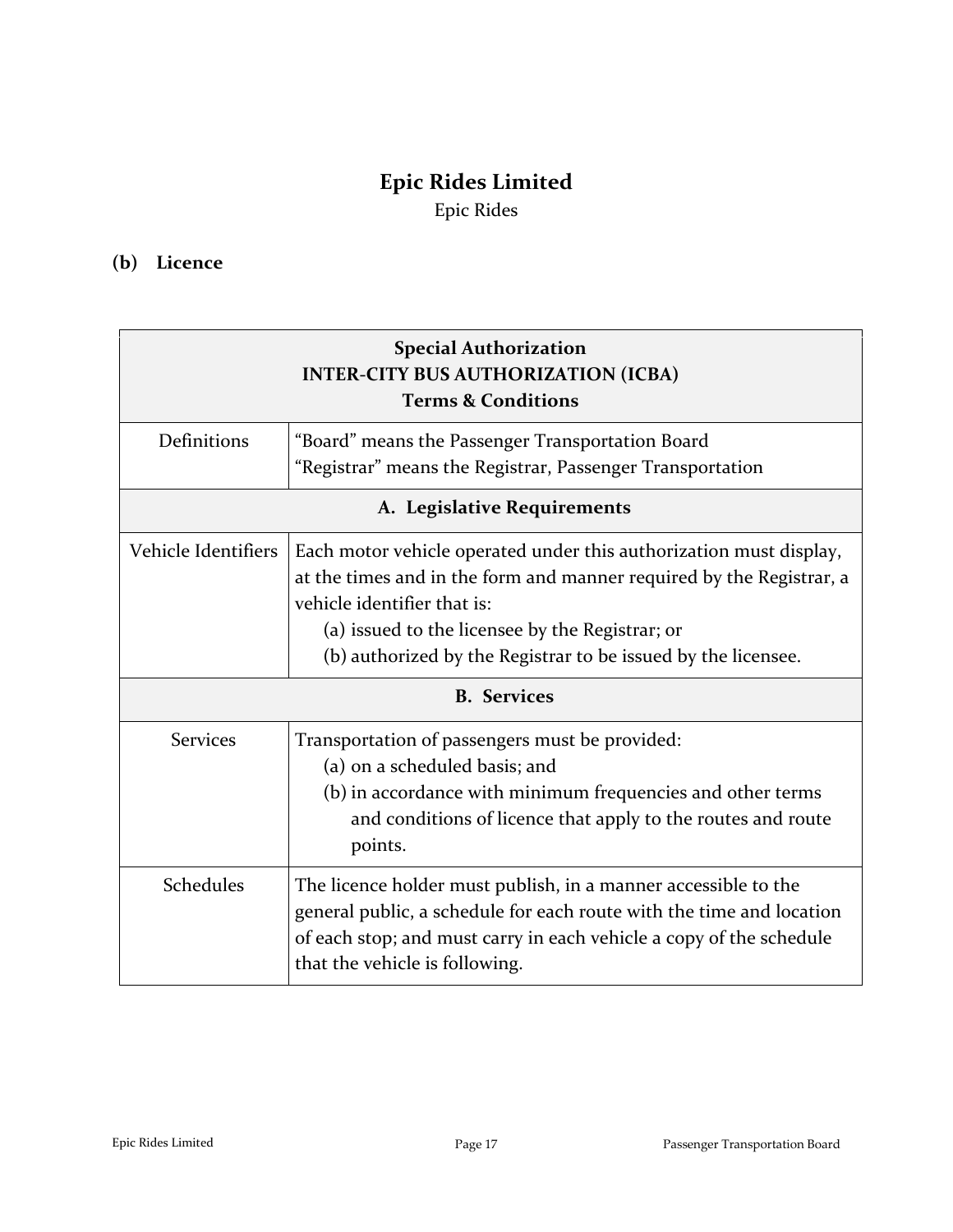| Route <sub>1</sub>                  |                                                                                                                                                                                                                                                                                                                                                                                                                                                                    |  |  |  |
|-------------------------------------|--------------------------------------------------------------------------------------------------------------------------------------------------------------------------------------------------------------------------------------------------------------------------------------------------------------------------------------------------------------------------------------------------------------------------------------------------------------------|--|--|--|
| Terminating Point 1:                | <b>City of Vancouver</b>                                                                                                                                                                                                                                                                                                                                                                                                                                           |  |  |  |
| Terminating Point 2:                | <b>Resort Municipality of Whistler</b>                                                                                                                                                                                                                                                                                                                                                                                                                             |  |  |  |
| Corridors:                          | Highway 99                                                                                                                                                                                                                                                                                                                                                                                                                                                         |  |  |  |
| <b>Route Points</b>                 | Minimum Frequencies                                                                                                                                                                                                                                                                                                                                                                                                                                                |  |  |  |
| City of Vancouver                   | 2 trips per week (each direction)                                                                                                                                                                                                                                                                                                                                                                                                                                  |  |  |  |
| <b>UBC</b> (December-April<br>only) | 1 trip per week (each direction)                                                                                                                                                                                                                                                                                                                                                                                                                                   |  |  |  |
| Resort Municipality of<br>Whistler  | 2 trips per week (each direction)                                                                                                                                                                                                                                                                                                                                                                                                                                  |  |  |  |
| Seasonal<br>Operation:              | Each year, service must:<br>start on a day in the month of June,<br>1.<br>cease operation on a day in the month of October,<br>2.<br>start on a day in the month of November<br>3.<br>cease operation on a day in the month of April<br>$\overline{4}$<br>from the start date required under #1 and $\frac{1}{2}$ (above), continue to<br>5.<br>operate according to the weekly minimum for this route until the<br>cessation date required under #2 and 4 (above) |  |  |  |
| Route 2                             |                                                                                                                                                                                                                                                                                                                                                                                                                                                                    |  |  |  |
| Terminating Point 1:                | <b>Resort Municipality of Whistler</b>                                                                                                                                                                                                                                                                                                                                                                                                                             |  |  |  |
| Terminating Point 2:                | <b>City of Richmond</b>                                                                                                                                                                                                                                                                                                                                                                                                                                            |  |  |  |
| Corridors:                          | Highway 99                                                                                                                                                                                                                                                                                                                                                                                                                                                         |  |  |  |